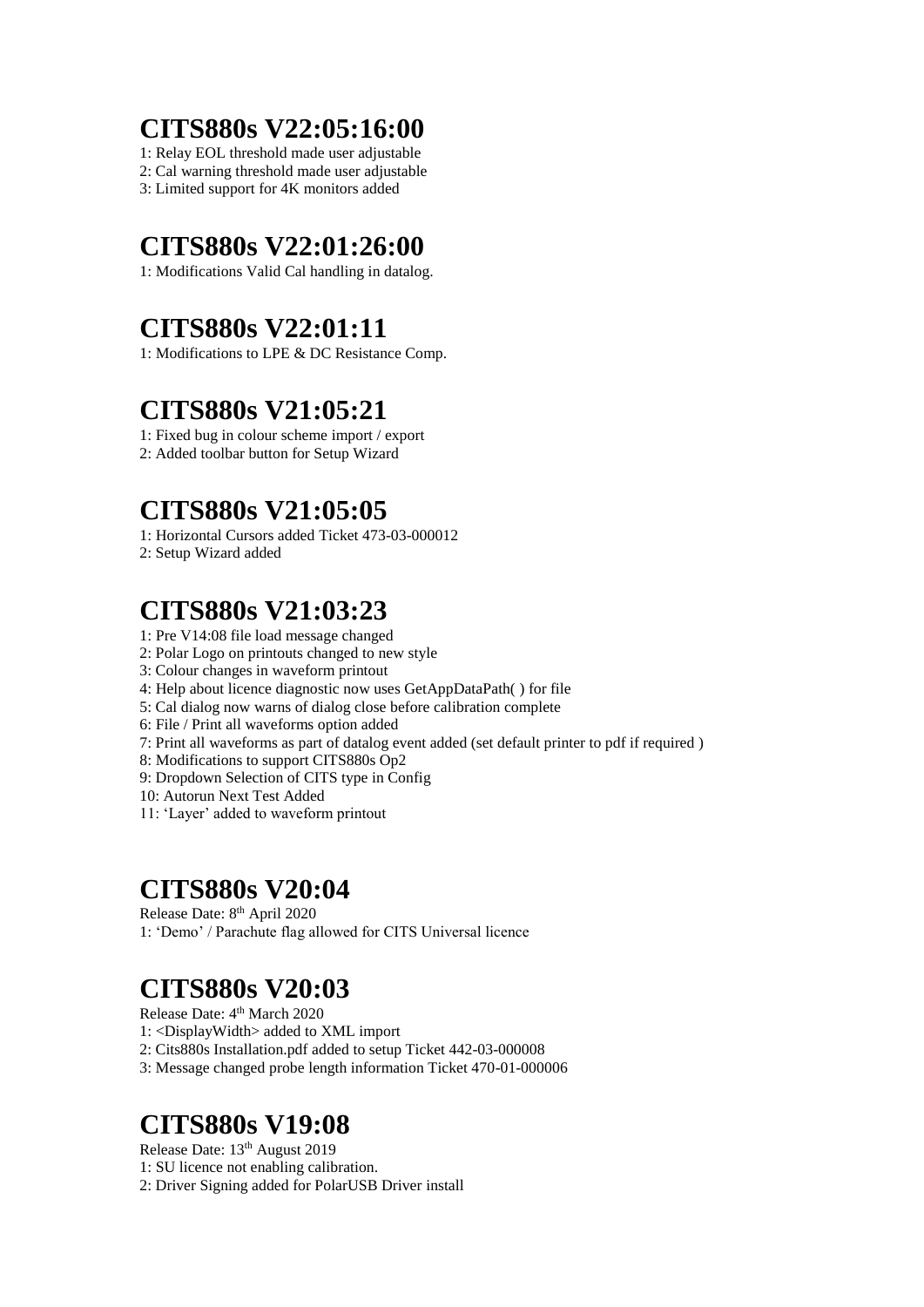## **CITS880s V19:07**

Release Date: 29<sup>th</sup> July 2019

- 1: Test Editor now stores user Ohms or % selection.
- 2: Long term bug in Demo mode (se file into diff target) Ticket 470-02-000050
- 3: App version added to status bar
- 4: Test From not saved, 477-01-000020 bug introduced in V18:05 (item5) probably fixed.
- 5: Restrictions on enabled SU feature set
- 6: Ticket 470-02-000052, system failure on extended runs of testing, fixed
- 7: App & DLL code signing introduced

#### **CITS880s V19:03**

Release Date:  $10^{th}$  March 2019 1:XML support for Tolerance in Ohms added 473-02-000029

# **CITS880s V18:05**

Release Date: 29th May 2018

1: CR while input focus on edit Ctrl in test editor behaviour modified

- 2: XML Testfile import support added
- 3: Ability to store file Snapshot automatically during Datalog added
- 4: Automatic store of waveforms on Datalog fixed
- 5: Limited adjust of test limits (without Horiz range change) allowed
- 6: Envelope test bug in horizontal tolerance fixed Ticket 470-01-0000008
- 7: Added Test for Max-Min Z with user tolerance in Ohms
- 8: Added Max-Min to readout display and datalog
- 9: Password anomaly Ticket 469-02-0000046 probably fixed
- 10: Beep on Pass/Fail adjusted wav file support added

### **CITS880s V17:11**

Release Date: 6<sup>th</sup> November 2017

- 1: Utilities Calibrate menu item availability made dependant on cal licence availability
- 2: Common Z readout added, also to datalog and testlist
- 3: Verify Probe functionality added
- 4: Button graphics update
- 5: Readout was showing 400.00 rather than O/C
- 6: Added an 'Empty' picture to the structure images

Numerous small incremental changes

### **CITS880s V17:06**

Release Date: 5<sup>th</sup> June 2017 1: Datalog not reporting 'intermediate' correctly

Numerous small incremental changes

## **CITS880s V17:05**

Release Date:  $25<sup>th</sup>$  May 2017

1: Check functionality of Calibrate Dialog fixed.

2: Info Box re Probe Lengths added to test editor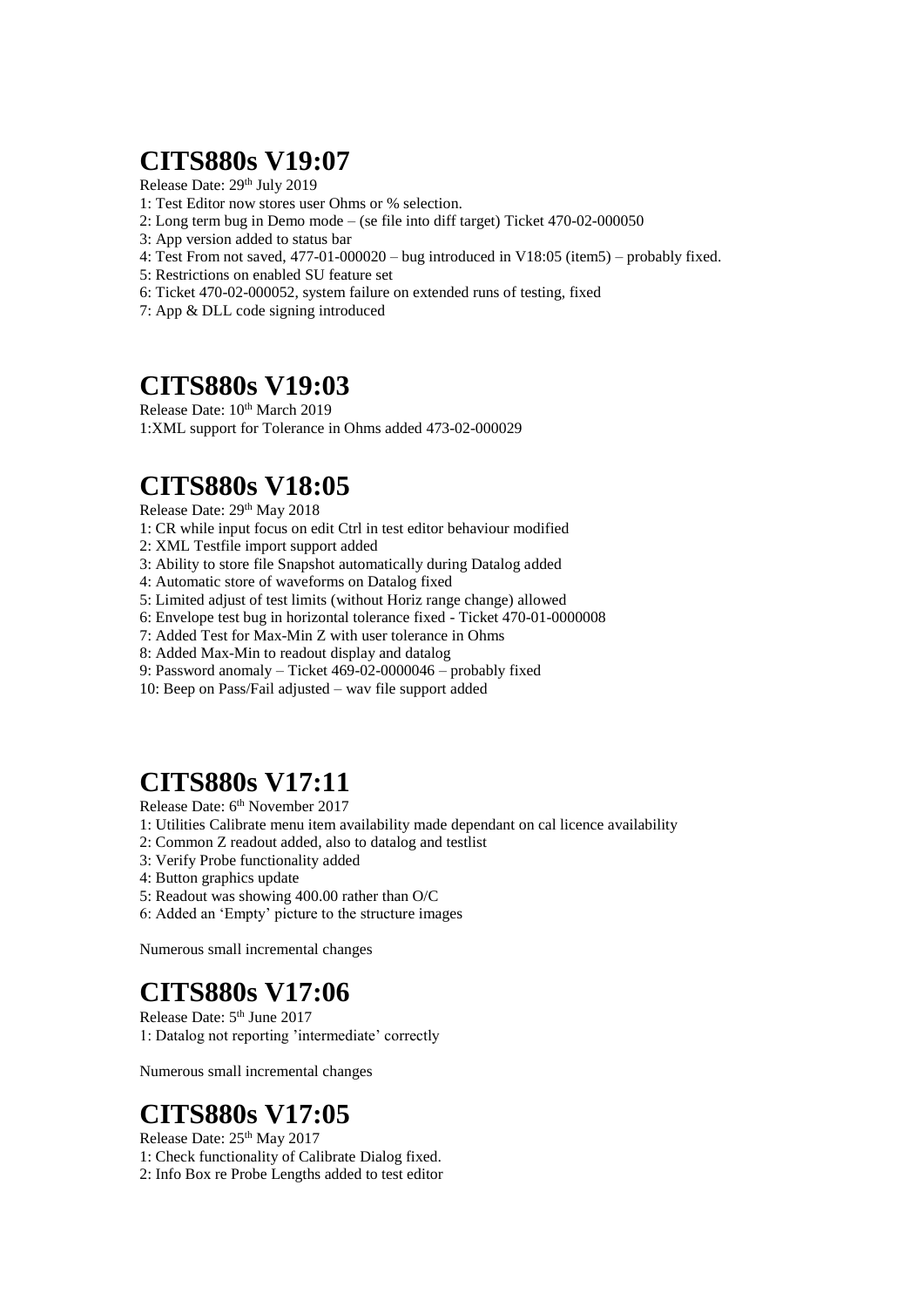- 3: Splash screen update
- 4: Fixed availability or attach cursor to LPE waveform
- 5: Structure Bitmaps added
- 6: 'Intermediate' added to result Ticket 473-01-000006
- 7: DC Res comp. 'Normalized' added Ticket 473-01-000005
- 8: Default test now fully configurable (Utilities/Config/General Tab)

Numerous small incremental changes

### **CITS880s V16:08**

Release Date: 2<sup>nd</sup> August 2016

1: Graticule on/off inherited from main app in cal dialog – Ticket 438-03-000351

- 2: Splash screen updates
- 3: Bug in file import from Speedstack fixed Ticket 438-03-000447

Numerous small incremental changes

#### **CITS880s V16:07**

Release Date: 18th July 2016

- 1: Fixed custom path selection in Datalog config
- 2: Cut, Copy and Paste enhancements
- 3: XTalk test enabled for all users
- 4: Snapshot facility added (.snap files)
- 5: Large Pass / Fail indication added to waveform view

### **CITS880s V15:10**

Release Date: 26th October 2015 1: Groundless differential – enhanced compensation for probe losses added

#### **CITS880s V15:08**

Release Date: 12th August 2015

1: Remove suffix info from datalog for csv export – 442-02-000164

- 2: Removed CMfcLinkCtrl as it broke language translation of V15:07
- 3: Uses FlexLm V11.13.1

#### **CITS880s V15:07**

Release Date: 21<sup>st</sup> July 2015

- 1: Fixed issue in common mode calculation when –ve probe lengths used Ticket 438-03-000319
- 2: Changed functionality of Nominal Z in Test Editor when switching between test types
- 3: Fixed issue with Eff Er calc when switching between User and Default Ticket 450-02-000033
- 4: Modified CVF file generation at point of datalog Ticket 438-03-000195, 438-03-000194
- 5: Appnote Hotlink functionality added to test editor (LPE & Groundless Differential), 438-02-000031
- 6: Ticket  $442-02-000150$  export cal data probably fixed...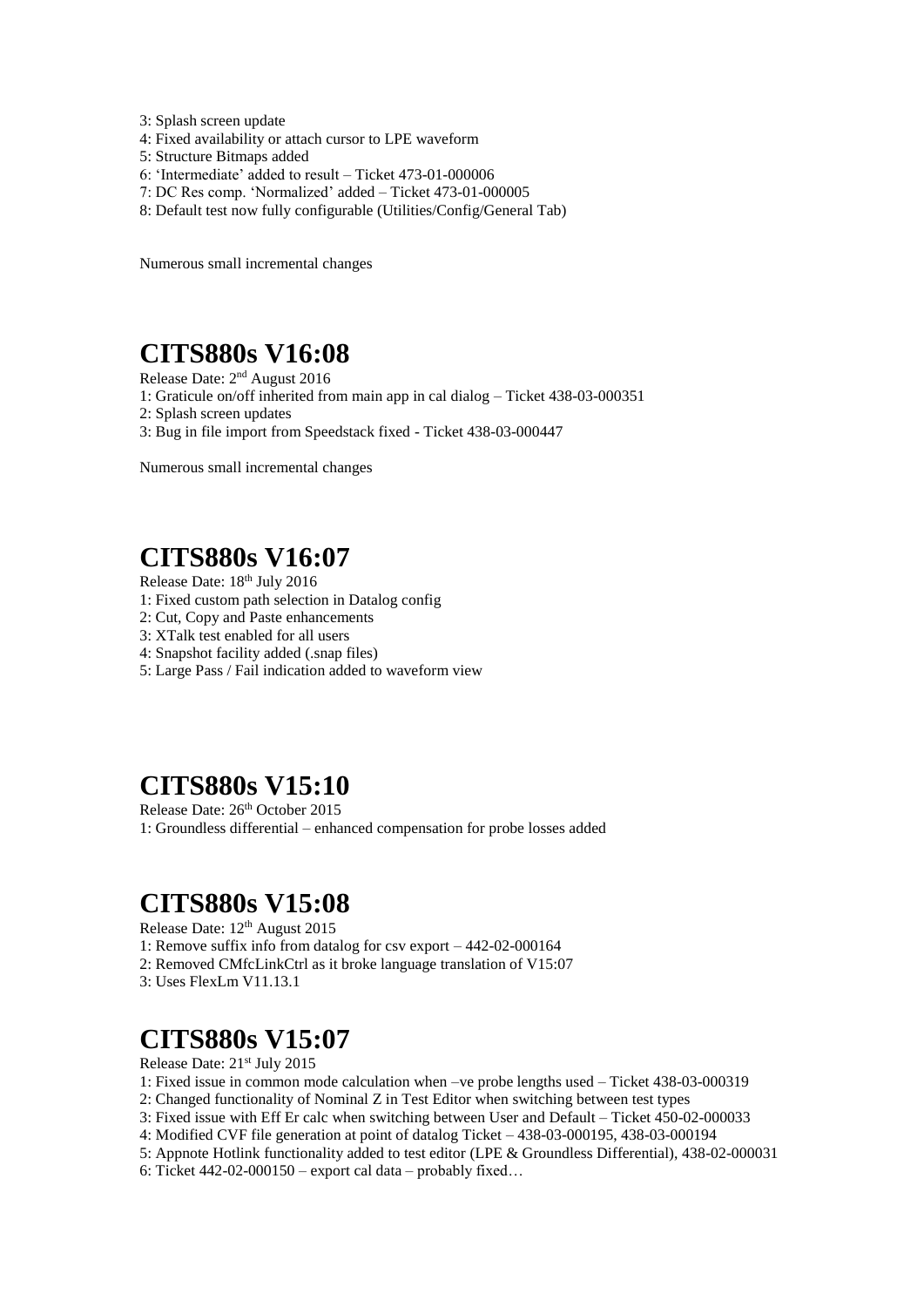7: Broadside edit default button colour changed to Green

8: Batch convert of legacy files with ability to override Diff Ch and Probe length fixup, 442-02-000156

### **CITS880s V15:06**

Release Date: 1 st June 2015

- 1: Default diff unbalance limit modified to 15%
- 2: Registry path changes so as to remove clash with CITS880
- 3: Tool tip for Export to Excel btn added
- 4: Ticket 450-02-0000043 datalog view not displaying all differential data
- 5: Ticket 435-04-000037 relay count anomaly fixed.
- 6: Modified splash screen for 2015

## **CITS880s V15:01**

Release Date: 12<sup>th</sup> January 2015

- 1: Added export of waveform CSV with user select of data size 250/500/1000
- 2: Added Test Editor support for Groundless Differential Testing
- 3: Modifications to datalog format to support above
- 4: 2015 Flex Licence will be required
- 5: EffEr added to VP display in test editor

## **CITS880s V14:11**

Release Date: 4<sup>th</sup> November 2014 1: Added individual LPE point tolerance

## **CITS880s V14:09**

Release Date: 1<sup>st</sup> September 2014

- 1: 2Ch licence support
- 2: Enhanced short trace capability
- 3: 2014 Flex licence required for following features

CITS880s CITS880sCal CITS880sXTTest

- 4: Launch Point Extrapolation (LPE) added
- 5: Export to CSV added (with toolbar btn)
- 6: Help now opens PDF
- 7: Requires CITS880s (note 's' suffix) Hardware will not work with older CITS880
- 8: Fixed 'Cancel' during export of Colour scheme broke app

#### **CITS880 V14:03**

Release Date: 1st March 2014 1: Fix for US Customer, added Fine Horiz. Comp for legacy file import. Ticket 438-03-000041 2: 2014 Flex licence will be required